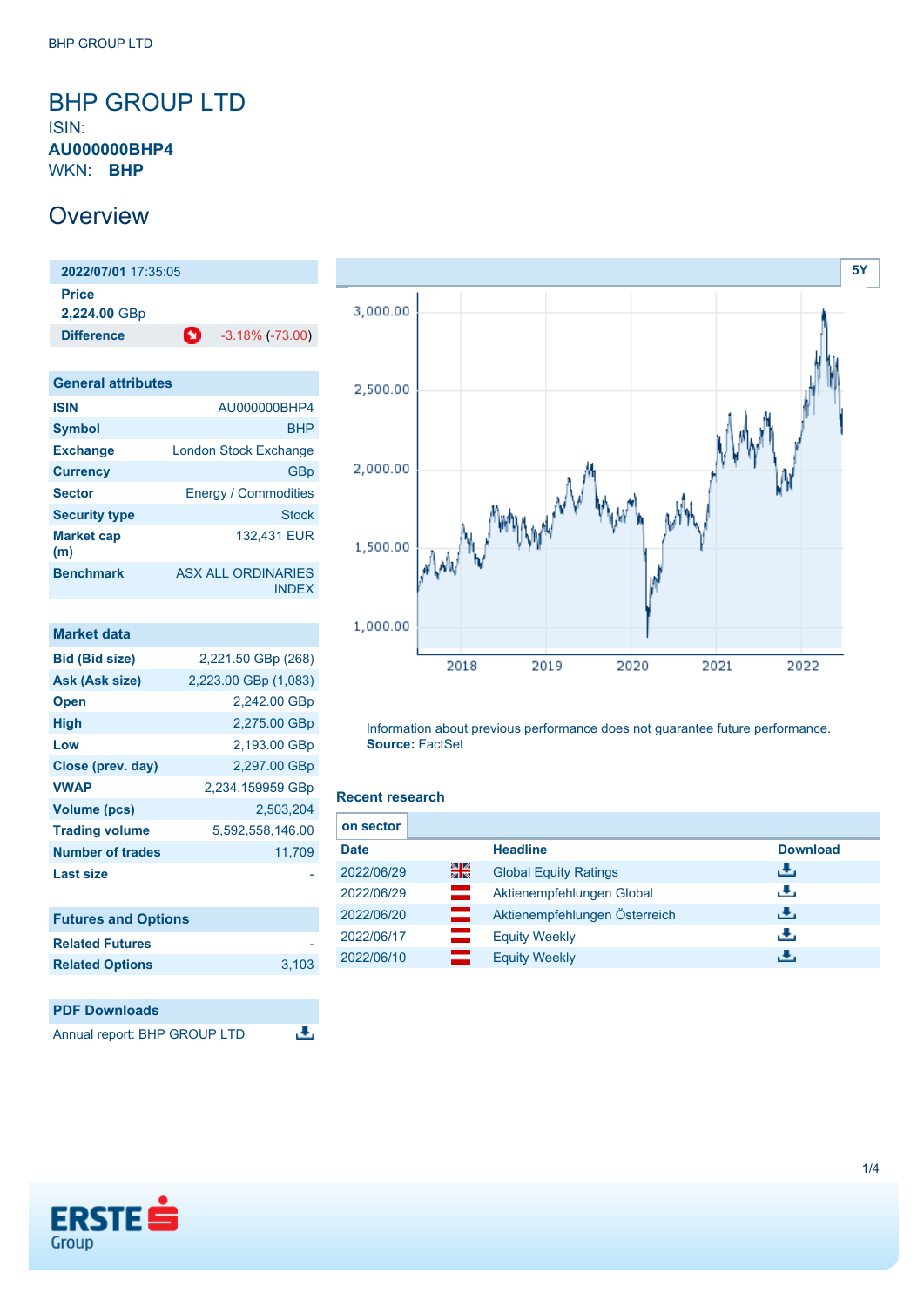# Details

**2022/07/01** 17:35:05 **Price**

**2,224.00** GBp

**Difference** -3.18% (-73.00)

INDEX

**General attributes ISIN** AU000000BHP4 **Symbol** BHP **Exchange** London Stock Exchange **Currency** GBp **Sector** Energy / Commodities **Security type** Stock **Market cap (m)** 132,431 EUR **Benchmark** ASX ALL ORDINARIES

| Market data             |                      |
|-------------------------|----------------------|
| <b>Bid (Bid size)</b>   | 2,221.50 GBp (268)   |
| Ask (Ask size)          | 2,223.00 GBp (1,083) |
| <b>Open</b>             | 2,242.00 GBp         |
| <b>High</b>             | 2,275.00 GBp         |
| Low                     | 2,193.00 GBp         |
| Close (prev. day)       | 2,297.00 GBp         |
| <b>VWAP</b>             | 2,234.159959 GBp     |
| <b>Volume (pcs)</b>     | 2.503,204            |
| <b>Trading volume</b>   | 5.592.558.146.00     |
| <b>Number of trades</b> | 11,709               |
| Last size               |                      |

| <b>Performance and Risk</b> |          |          |           |  |
|-----------------------------|----------|----------|-----------|--|
|                             | 6M       | 1Y       | 3Υ        |  |
| Perf (%)                    | $+1.11%$ | $+3.78%$ | $+9.42%$  |  |
| Perf (abs.)                 | $+24.50$ | $+81.00$ | $+191.50$ |  |
| <b>Beta</b>                 | 1.14     | 1.23     | 1.09      |  |
| <b>Volatility</b>           | 41.58    | 36.67    | 38.50     |  |



Information about previous performance does not guarantee future performance. **Source:** FactSet

| <b>Price data</b>                           |                           |
|---------------------------------------------|---------------------------|
| Ø price 5 days   Ø volume 5 days (pcs.)     | 2,328.90 GBp (2,413,995)  |
| Ø price 30 days   Ø volume 30 days (pcs.)   | 2,480.10 GBp (2,395,426)  |
| Ø price 100 days   Ø volume 100 days (pcs.) | 2,624.17 GBp (3,365,092)  |
| Ø price 250 days   Ø volume 250 days (pcs.) | 2,327.94 GBp (5,391,175)  |
| <b>YTD High   date</b>                      | 3,040.00 GBp (2022/04/01) |
| <b>YTD Low   date</b>                       | 2,187.00 GBp (2022/01/04) |
| 52 Weeks High   date                        | 3,040.00 GBp (2022/04/01) |
| 52 Weeks Low   date                         | 1,774.56 GBp (2021/09/20) |

| <b>Arbitrage views</b>    |                |                   |                             |                                 |                            |
|---------------------------|----------------|-------------------|-----------------------------|---------------------------------|----------------------------|
| Exchange $\Box$           | <b>Date</b>    | <b>Time Price</b> |                             | <b>Trading volume</b><br>(mio.) | <b>Number of</b><br>trades |
| Tradegate                 | 2022/<br>07/01 |                   | 22:26 26.01 EUR             | 1.65                            | 256                        |
| <b>Stuttgart</b>          | 2022/<br>07/01 |                   | 16:36 25.51 EUR             | 0.00                            | 5                          |
| <b>SIX Swiss Exchange</b> | 2019/<br>06/28 |                   | 17:35 28.00 CHF             | 0.00                            | 1                          |
| <b>Munich</b>             | 2022/<br>07/01 |                   | 16:53 25.58 EUR             | 0.00                            | 2                          |
| <b>London Stock</b>       | 2022/          |                   | 17:35 2,224.00 GBp 5,592.56 |                                 | 11.709                     |

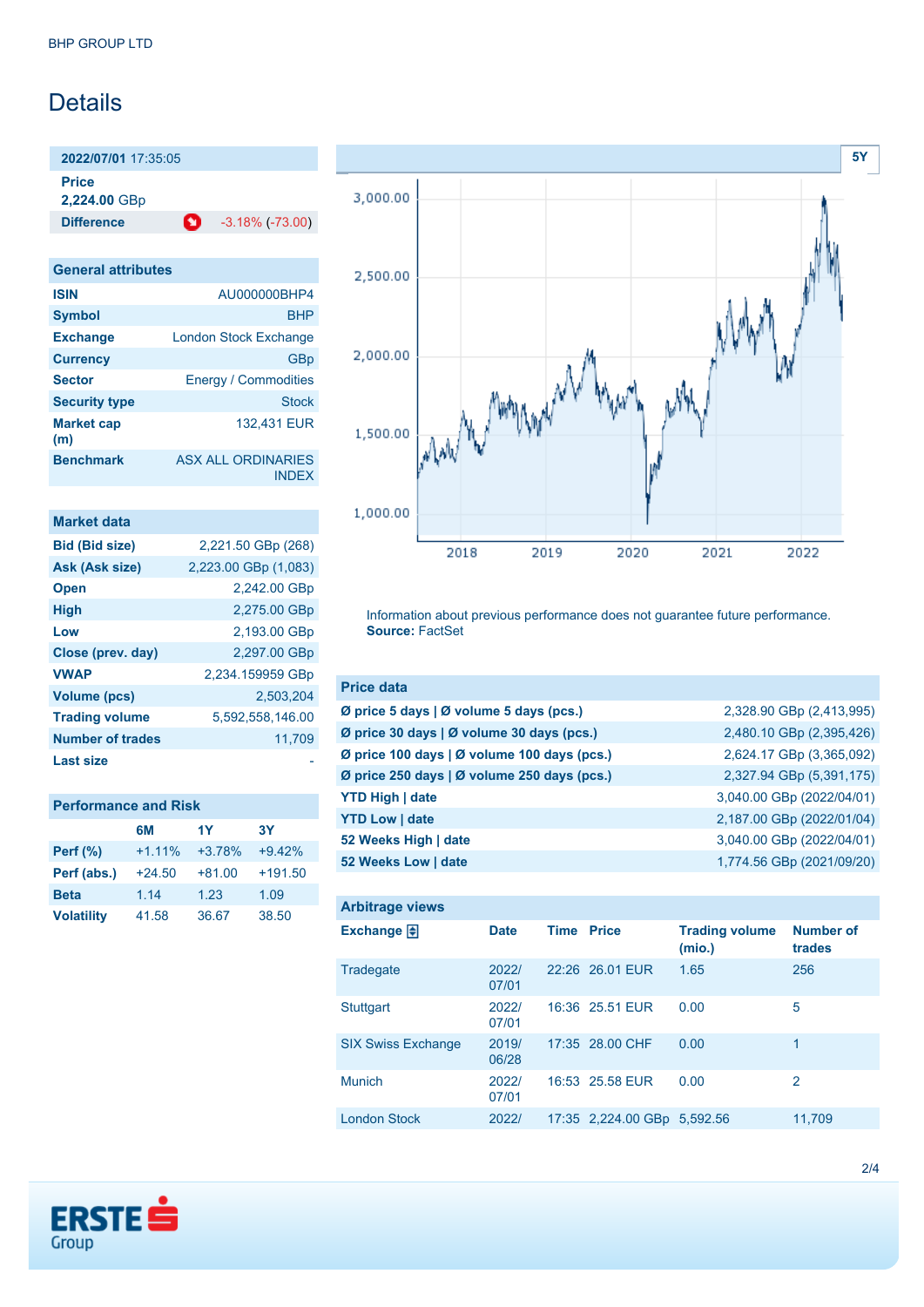| Exchange                                 | 07/01          |       |                 |        |                |
|------------------------------------------|----------------|-------|-----------------|--------|----------------|
| <b>Hanover</b>                           | 2022/<br>07/01 |       | 08:02 26.15 EUR | 0.00   | 1              |
| Hamburg                                  | 2022/<br>07/01 |       | 12:04 26.35 EUR | 0.01   | $\overline{4}$ |
| Frankfurt                                | 2022/<br>07/01 |       | 19:12 25.82 EUR | 0.34   | 34             |
| <b>FINRA other OTC</b><br><b>Issues</b>  | 2022/<br>07/01 |       | 18:29 26.50 USD | 2.12   | 17             |
| <b>Duesseldorf</b>                       | 2022/<br>07/01 |       | 19:31 25.69 EUR | 0.00   | 14             |
| <b>Berlin</b>                            | 2022/<br>07/01 |       | 08:08 26.20 EUR | 0.00   | 1              |
| <b>Australian Securities</b><br>Exchange | 2022/<br>07/01 | 08:10 | 40.05 AUD       | 429.17 | 49,841         |